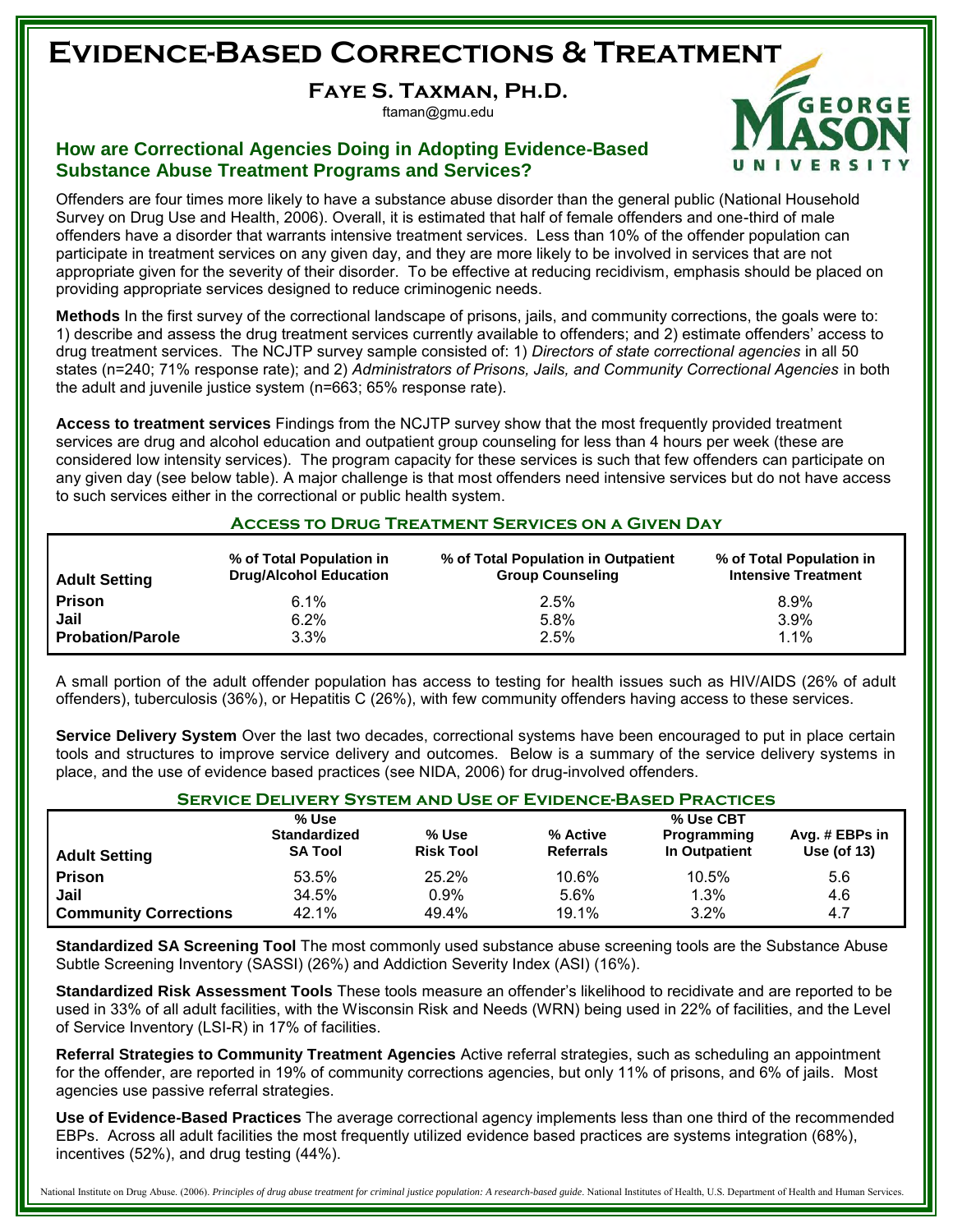#### **Findings about organizations, leaders, and systems**

Organizational functioning is a key to EBP adoption and other service innovations. Administrator opinions on the importance of substance abuse treatment are significantly associated with EBP adoption. Administrator education and experience in human service delivery are associated with EBP adoption. Furthermore, the use of sound service delivery practices (e.g. standardized substance abuse screening instruments, specialized programs and facilities, and systems integration) are important levers for EBP adoption.

**Organizational learning** The adoption of EBPs is affected by the degree to which the correctional and/or substance abuse agency creates an environment where acquiring and applying new ideas is encouraged. The learning environment focuses on building teams to try new processes and to achieve better service performance, as well as ensuring that staff can learn and grow from the experience.

**Interagency working relationships** The degree to which the organization builds relationships with other agencies that sustain innovative service delivery is also a factor affecting EBP adoption. The focus of the relationships is on creating intertwined partnerships to support the general goals of the agency, including programs that support evidence-based practices. The relationships should be functional and focus on integrating service delivery (e.g. shared assessment tools and information, shared funding, etc.).

**Clarity of mission regarding treatment** Treatment is a secondary goal of correctional agencies. The fit between treatment and public safety is an issue that often requires the leadership to ensure the innovation is aligned with

#### **Select NCJTP Publications**

Taxman, F.S., & Kitsantas, P. (2009). Availability and capacity of substance abuse programs in correctional settings: A classification and regression tree analysis. *Drug and Alcohol Dependence*, 103(Supp 1), S43-S53. Henderson, C., Taxman, F. S., & Young, D. (2008). A Rasch model analysis of evidence-based treatment practices used in the criminal justice system. *Drug and Alcohol Dependence*, 93: 163–175. Friedmann, P.D., Taxman, F.S., & Henderson, C. (2007). Evidence-based treatment practices for drug-involved adults in the criminal justice system. *Journal of Substance Abuse Treatment*, 32(3): 267-277. Taxman, F.S., Perdoni, M., & Harrison, L. (2007). Treatment for adult offenders: A review of the state of the state. *Journal of Substance Abuse Treatment*, 32(3): 239-254. 

#### **Currently Funded Studies Of The EBCT Research Team**

- *Manualized Treatment in a Seamless System of Care (NIDA).* This randomized clinical trial assesses the effectiveness of different models of providing treatment services to offenders: seamless criminal justice/treatment system vs. traditional criminal justice supervision. The RCT examines the impact on reducing recidivism and drug use, and improving social adjustment.
- *Evidence-Based Practices in Corrections Project: The Maryland Division of Parole and Probation.* A 19 year old agreement with the Maryland Department of Public Safety and Correctional Services has contributed to the development of innovative strategies to advance correctional practices. The agreement developed the Proactive Community Supervision Project which reduces rearrest rates and technical violations. The current Maryland project focuses on adapting evidence based practices in pre-release facilities.
- *Juvenile Assessment and Referral Services in the Juvenile Justice System (NIDA).* This project is designed to assess the impact of on-site coaches, booster sessions and standard agency protocols on the utilization of assessment, treatment planning, and case management procedures in Maryland's Department of Juvenile Services. The goal is to examine the impact of the different strategies on youth utilization of services.
- *Using Rewards in Justice Treatment Programs (NIDA-CJDATS2).* This two year study of the implementation of contingency management procedures in six federal reentry courts and probation offices. The contingency management protocol involves a specialized technology program—JSTEPS—to assist with the mechanics of having a structured process for handling rewards and sanctions on target behavioral objectives.
- *Innovator's Award*—Simulation of Risk-Needs-Responsivity (BJA). This study develops a simulation model for states and local agencies to identify the various services that are needed to effectively manage the offender in the community based on different risk and need factors.
- *Correctional Health (BJA)*. This study examines the trends in sharing information between correctional agencies and health organizations. Findings will be used to develop a prototype of sharing information.

**For Further Information Please Contact Dr. Faye S. Taxman** (703) 993-8555 • [ftaxman@gmu.edu](mailto:ftaxman@gmu.edu) • <http://gemini.gmu.ed/ebct> Got an EBP question? Contact ebct@gmu.edu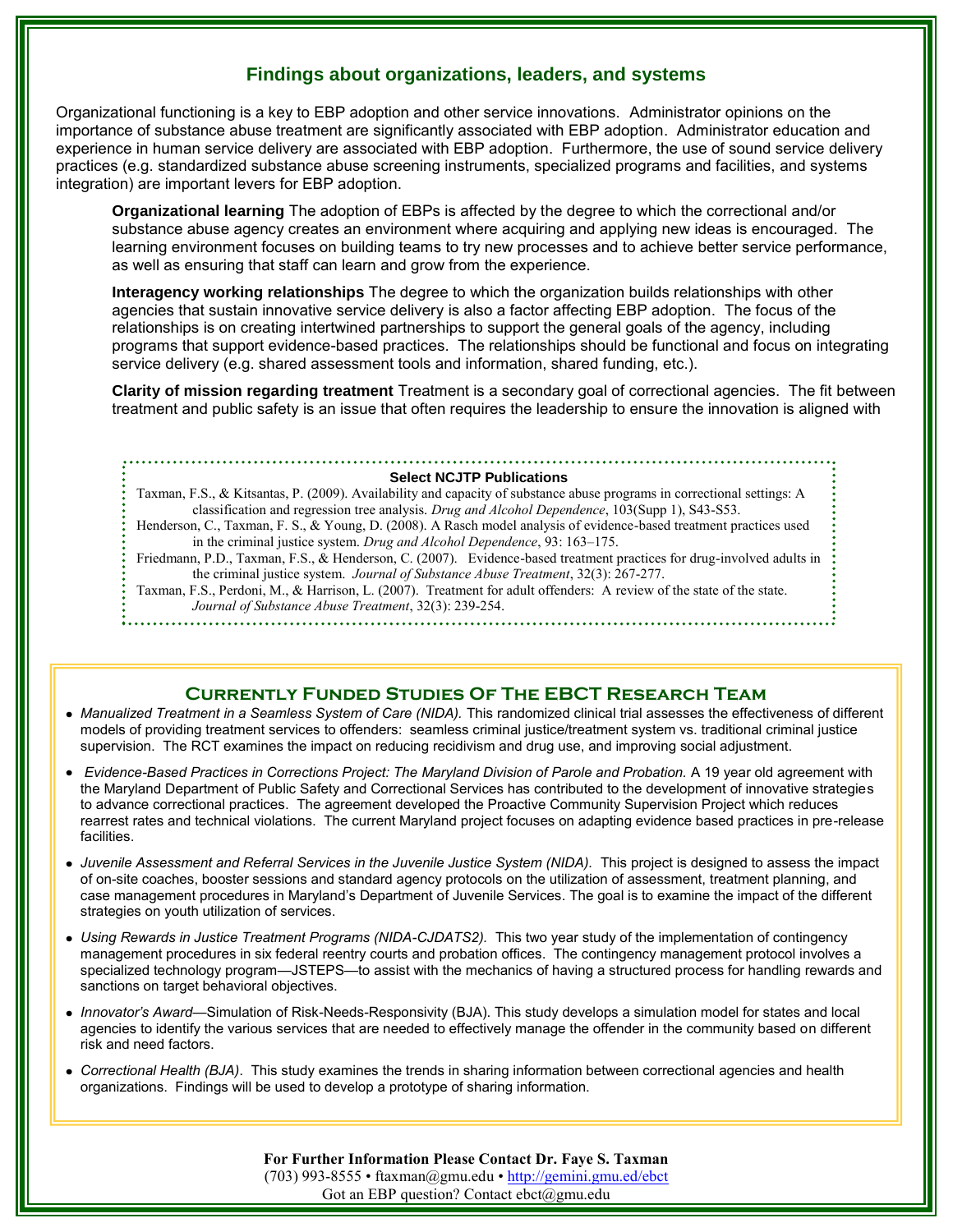### **Supervision: A Crime Reduction Strategy**

**Faye S. Taxman, Ph.D.**

ftaxman@gmu.edu

With over 6 million adults on community supervision and failures from community supervision contributing to a growing incarcerations population, uncovering effective community supervision policy needs to be on the forefront of criminal justice research. Probation and parole are the backbone of corrections, yet little research has been conducted on effective tools of improving supervision outcomes. A researcher-practitioner collaboration resulted in the development, and study of the Maryland Proactive Community Supervision (PCS) model.



Maryland's PCS was designed to adapt the evolving evidence-based practices literature to supervision agencies. This involved four main dimensions:

- 1) Use valid risk and assessment tools to identify criminogenic risks and needs
- 2) Develop case plans that are responsive to the criminogenic needs of high- and moderate- risk offenders
- 3) Provide appropriate services and controls, and ensure that the programs and services use social learning or cognitive-behavioral interventions
- 4) Provide an environment where the offender can learn prosocial behaviors and successfully complete supervision. The behavioral management strategy positions the probation/parole employee to use the evidence-based tools—risk/needs assessments, case plans, appropriate services, incentives and rewards—in a manner that is fair and consistent and to engage the offender in all phases of the supervision.

### **The Change Process**

- 1) *Create a social learning environment in probation offices.* The goal was to convert the face-to-face contacts to information exchange sessions where the goals of supervision could be assessed, refined, and restated. Like in other education settings, assessment and other data collection exercises were shared with offenders to allow them to learn about their own behavior
- 2) *Train the supervision staff to have expertise in the use of communication strategies and applications of the risk-need responsivity model.* All of the staff participated in several staff development and booster sessions where the core components of the social learning environment were reinforced.
- 3) *Use performance measures for offenders, supervision staff, and PCS offices.* Each PCS office was asked to report performance measures such as employment of offenders, participation in treatment programs, and other relevant areas in addition to typical performance indicators (arrest, positive urine results, and warrants for technical violations).
- 4) *Create an organizational learning environment for the staff (like the social learning model for offenders).* This process involved training supervisors on supervising skills, discussing recent research findings in corrections and how to apply them to their organization, and forming agency wide book clubs, reading journal articles and other literature to encourage the staff to broaden their perspective

### **Major Findings**

- *Rearrests* The offenders were monitored for rearrest after their placement on supervision. Participation in PCS reduced the likelihood of rearrest by 42% (PCS sample 30% was arrested vs. non-PCS sample 42%,  $p < .05$ )
- *Technical Violations* The results of the analysis of technical violations during a year of supervision revealed that 34.7% of the PCS group committed a technical violation as compared to 40.1% of the non-PCS group. Although approaching statistical significance (p=.10), receiving PCS seems to reduce the odds of technical violations. On average, PCS agents attempted to modify offender behavior for 268 days after the first technical violation before requesting an arrest warrant compared to non-PCS agents who waited only 210 days (t-statistic: -2.69, p<=.05).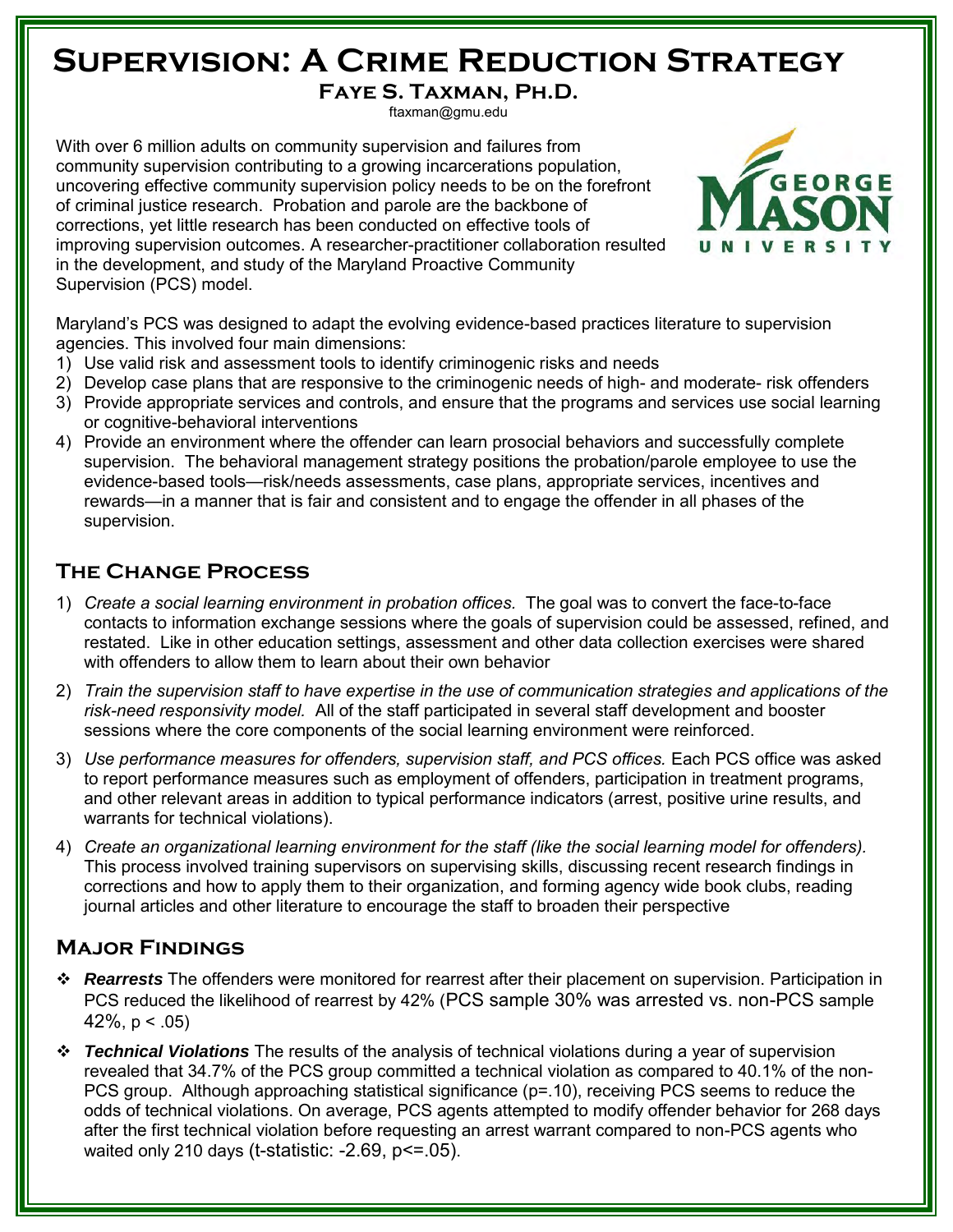

### **Policy Implications**

The new generation of community supervision focuses on improving the interaction between the offender and the supervision staff through a series of targeted activities: risk and need assessment, case management, and monitoring of the case plan. This model is a variation of intensive supervision but emphasizes behavioral management strategies (not enforcement) and involving the offender in the process of case management (as opposed to authoritarian models that dictate what the offender *should* do). Unlike prior models of intensive supervision, the behavioral management model arms the supervision staff with tools of motivational enhancement, social learning environments, and targeted emphasis on core criminogenic needs. Together, this represents an evolution of "accountability" to shared responsibility for the offender, including, obtaining needed services to ameliorate the risk of supervision.

The Proactive Community Supervision model provides a new generation of supervision practices that could shift the direction of outcomes from probation supervision. Replications have occurred in Travis County, Texas where they implemented a similar type of model and recently reported on similar positive findings. Improving the success of community supervision can also work toward reducing intakes to prison, since nearly a third or more of intakes to prison are from failures in community supervision. The lesson from this and other jurisdictions experimenting with new models in supervision is that there is much to learn, and it is a worthwhile pursuit to encourage supervision that focuses on engaging offenders in behavior change models. A national strategy to strengthen community supervision is needed to adopt behavioral management strategies. Supervision should not be the front door to prison.

Taxman, F. S. (2008). No illusions: offender and organizational change in Maryland's proactive community supervision efforts. *Criminology & Public Policy*, *7*(2), 275-302.

> **For Further Information Please Contact Dr. Faye S. Taxman** (703) 993-8555 • [ftaxman@gmu.edu](mailto:ftaxman@gmu.edu) •<http://gemini.gmu.ed/ebct> Got an EBP question? Contact ebct@gmu.edu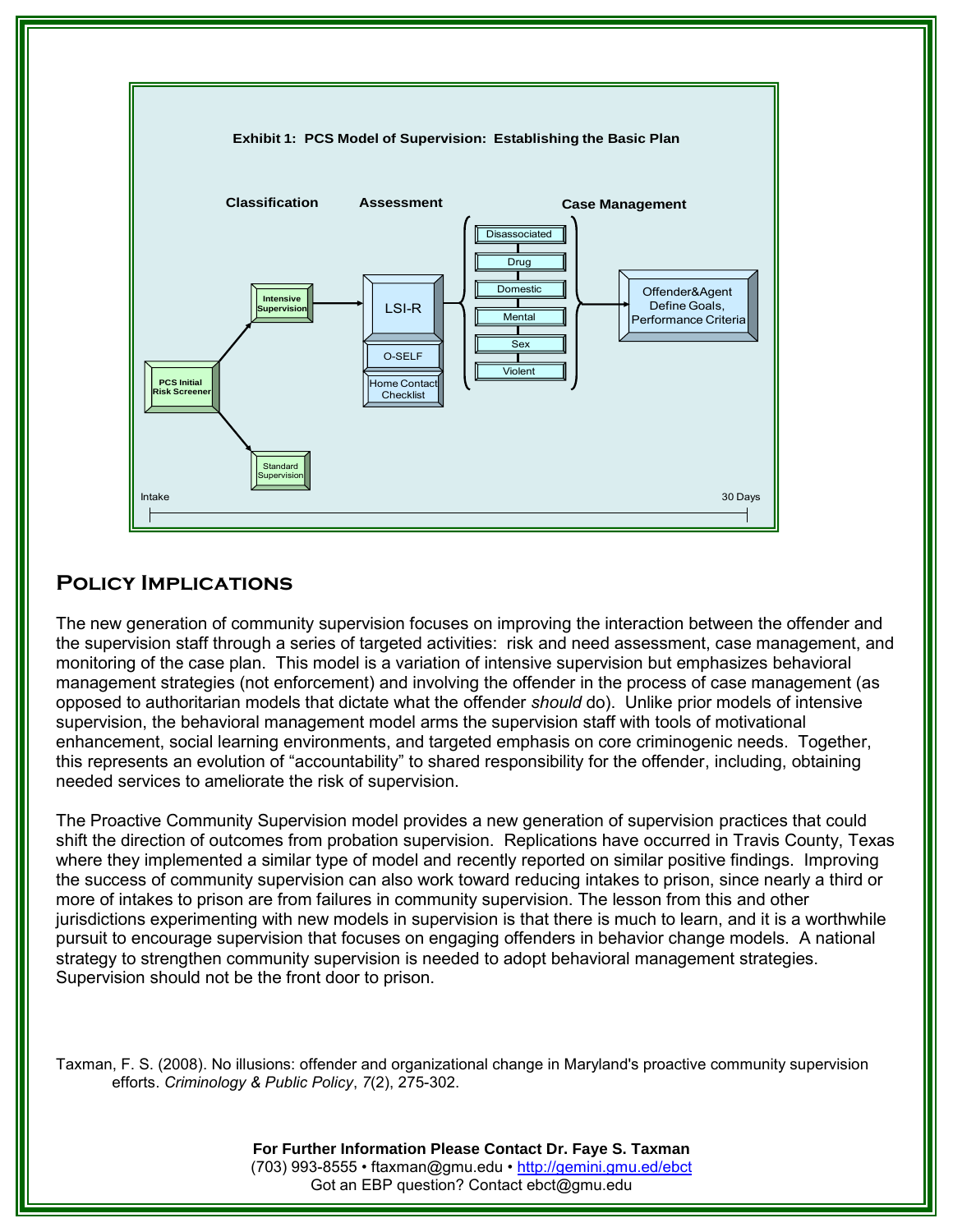## **What Works: The State of Criminal Justice Supervision- Substance Abuse Treatment**

Faye S. Taxman, Ph.D.

University Professor George Mason University Advancing Correctional Excellence! (ACE) Evidence Based Corrections & Treatment http://gemini.gmu.edu/cebcp/ ftaxman@gmu.edu

Acknowledgements: NIDA U01 DA 16213; *CJ-DATS is funded by NIDA in collaboration with: SAMHSA, CDC, NIAAA, and BJA;* NIDA R01 DA017729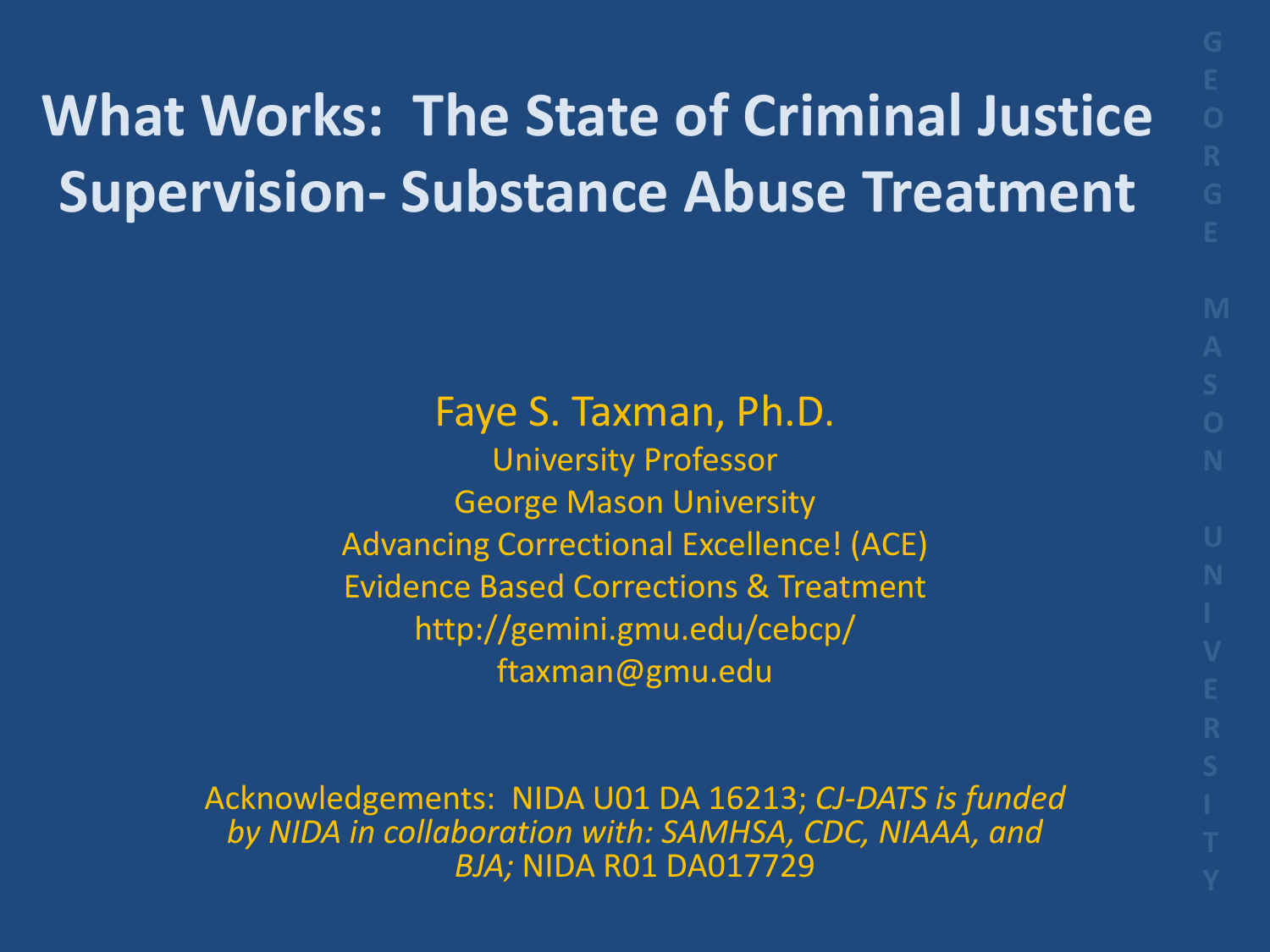### Insatiable Appetite: The Ever Expanding Correctional Population: 8+M Adults, 650K Juveniles



\*Bureau of Justice Statistics, 2005 adjusted with estimates from Taxman, et al, 2007.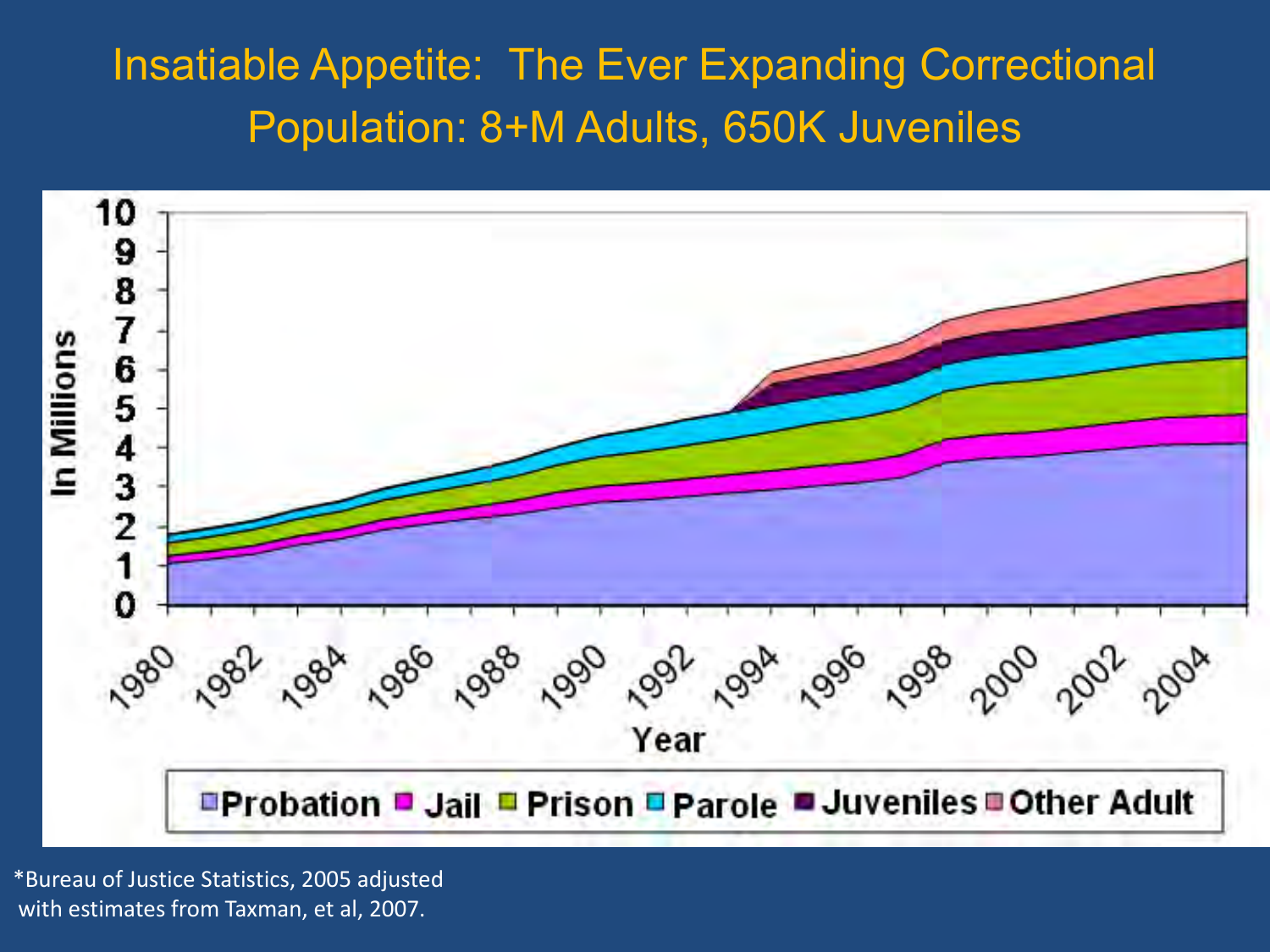### Current Array of Services Is Unlikely to Reduce Recidivism



◄ Less than 11% can receive tx a year; on any given day, ~7.6% are in treatment

- Treatment offered is inconsistent with needs
	- Not multi-dimensional—should address 3+ criminogenic conditions
	- Should include criminal thinking, peer associations, work

**GMU**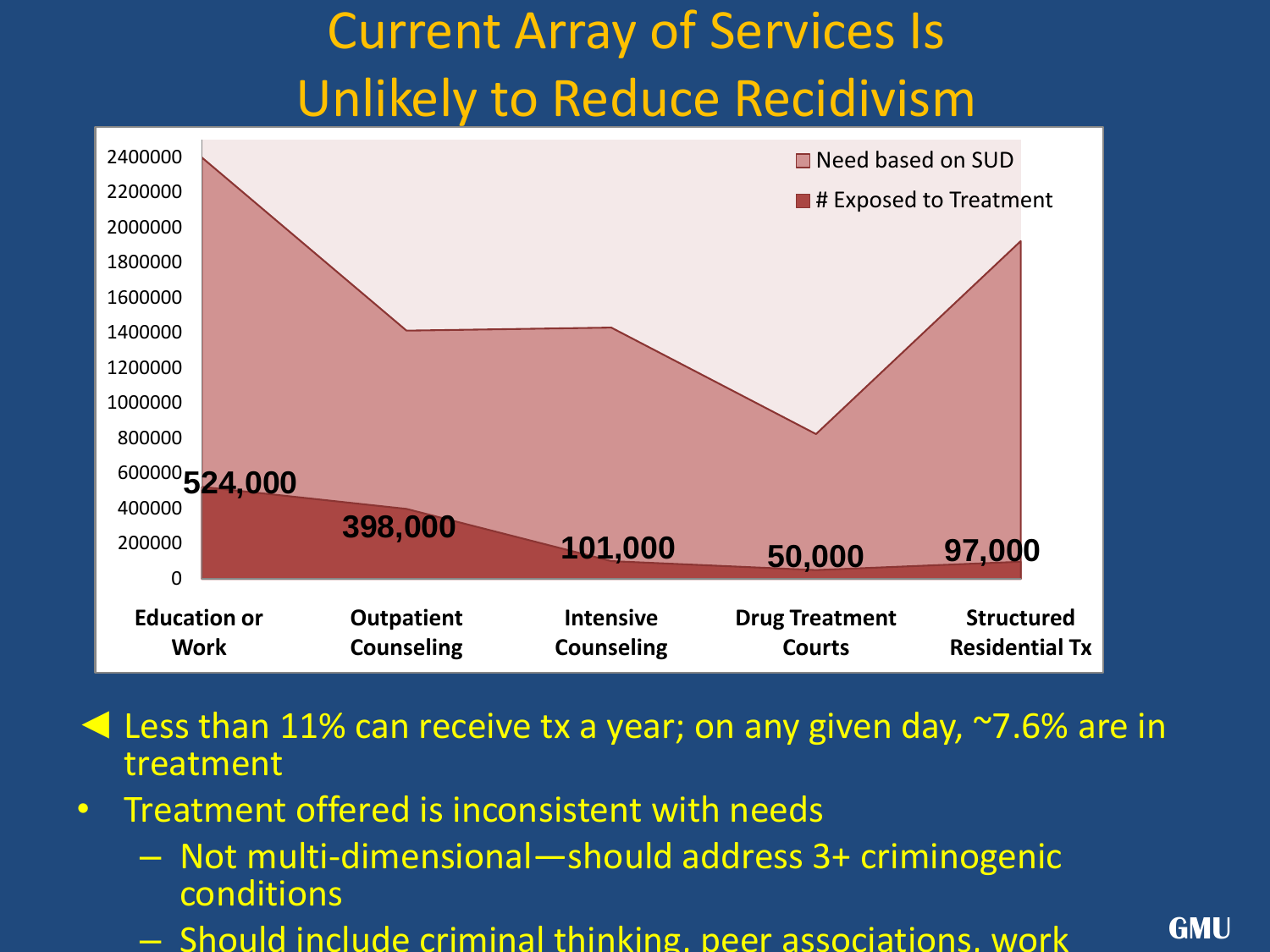



| <b>Setting</b>      | <b>Mean EBPs</b><br><b>Adopted</b> |  |  |
|---------------------|------------------------------------|--|--|
| <b>Adult Prison</b> | 5.6                                |  |  |
| Adult Jail          | 3.9                                |  |  |
| Adult CC            | 6                                  |  |  |
| Juvenile Res.       | 5.7                                |  |  |
| Juvenile CC         | 4.8                                |  |  |
| Drug Court          | 5.6                                |  |  |

### **Use of EBPS**

- **Standardized risk assessment**
- **Standardized substance abuse assessment**
- **Use of techniques to engage and retain clients in treatment**
- **Treatment duration of 90 days or longer**
- **Comprehensive Services**
- **Use of therapeutic community/CBT**
- **Continuing care or aftercare**
- **Use of graduated sanctions and incentives**
- **Use of drug testing in treatment**
- **Systems integration**
- **Addressing co-occurring disorders**
- **Assessment of treatment outcomes**
- **Family involvement in treatment**
- **Availability of qualified treatment staff**
- **Developmentally appropriate treatment**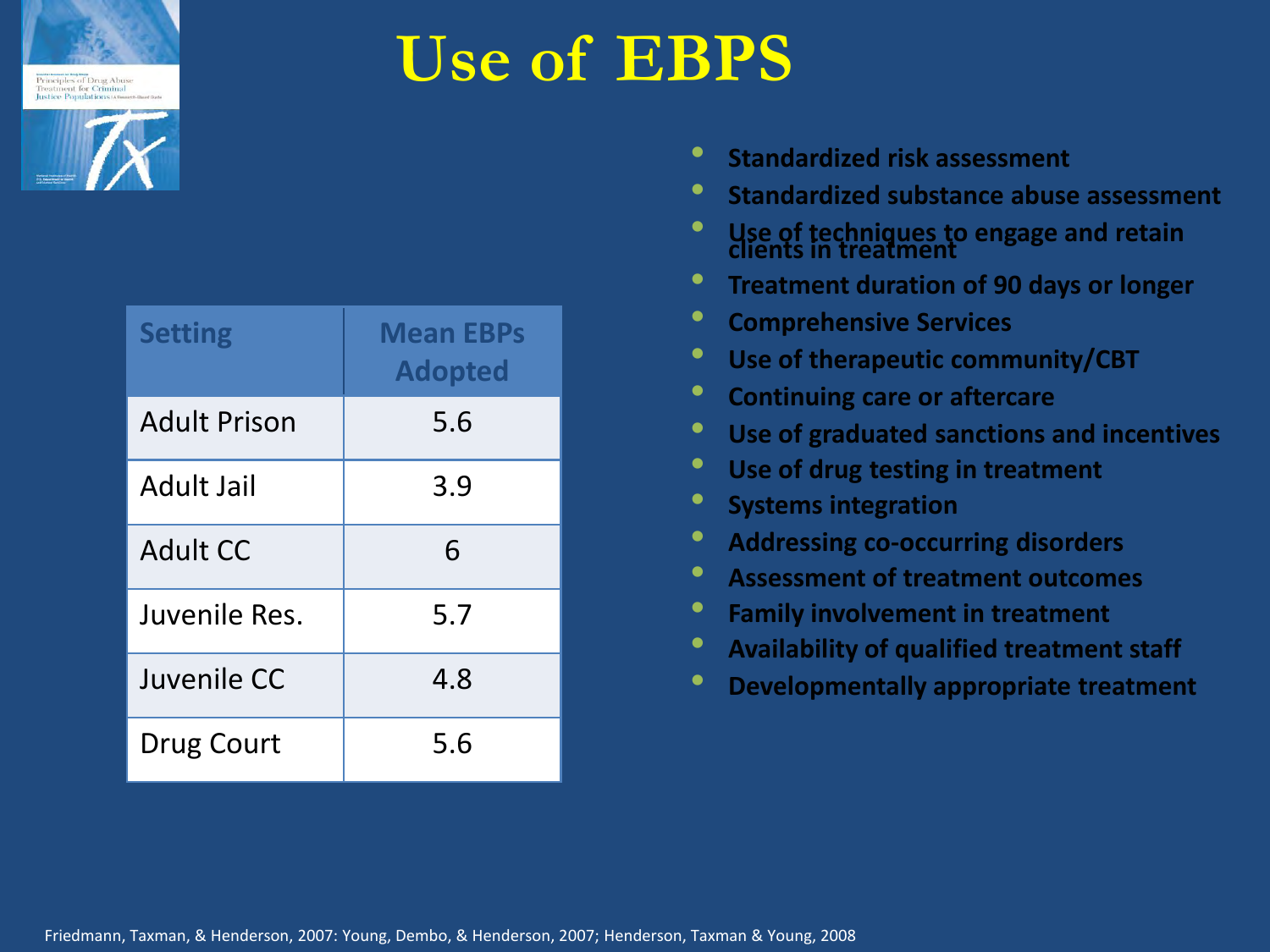# **Factors\* Associated with the Use of EBPs in Adult Correctional Programs**

- Community based programs
- Administrators:
	- Background in human service
	- Knowledge about EBP
	- Belief in rehabilitation
- Performance driven culture
- **•** Emphasis on training
- Emphasis on internal support

- All factors listed were statistically significant in multivariate analyses.
- Factors not impacting use of EBPs: Size of Population, Physical Plant, Staffing, Leadership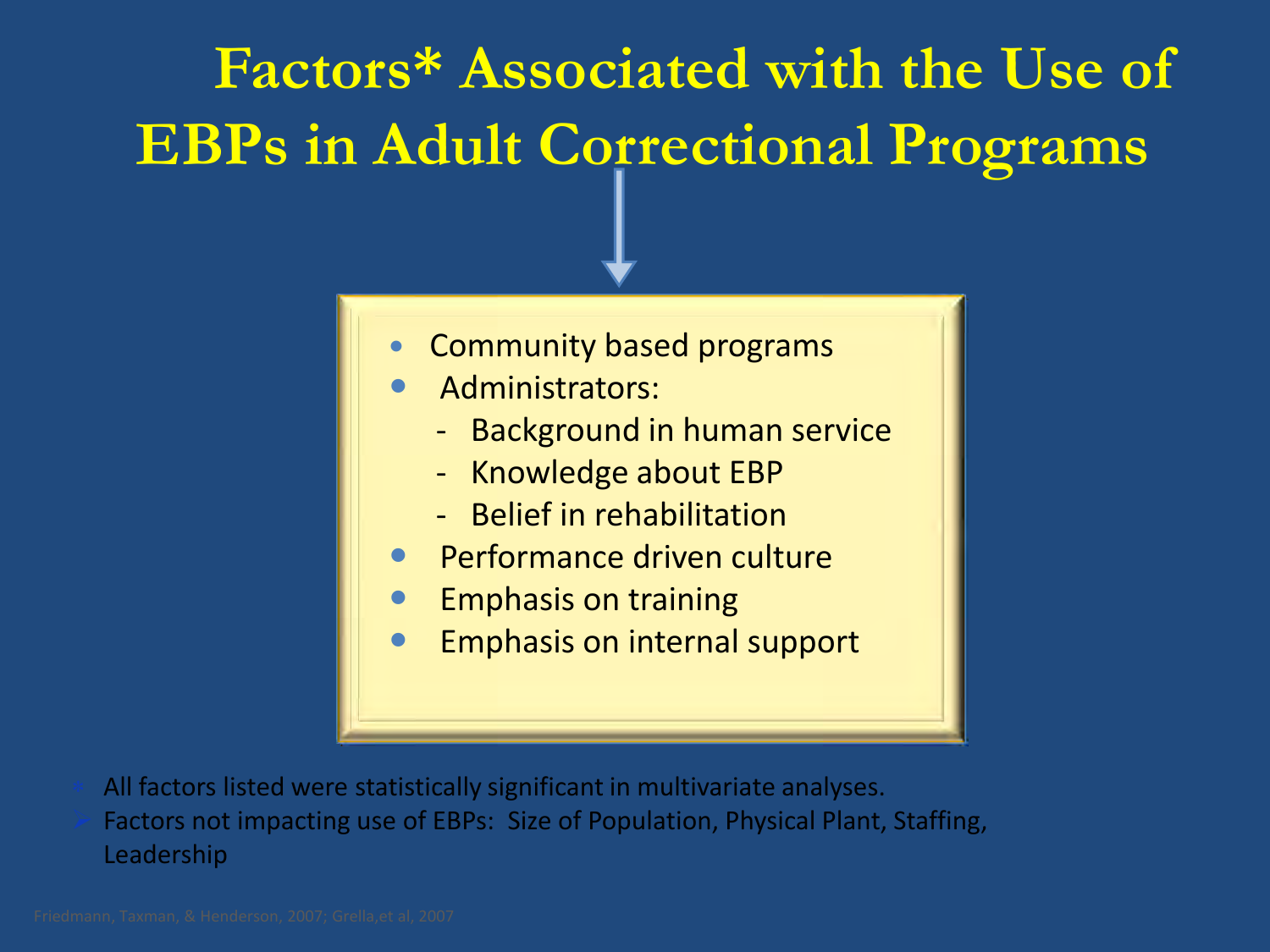# **Barriers to Change**

- Innovations are not the primary goal of corrections
- Corrections agencies often do not have responsibility to manage the services
- Corrections agencies seldom have a budget
- There may be no consensus that the corrections agency should venture into service provision
- The legal status of the offender makes it difficult to argue for more dollars for treatment services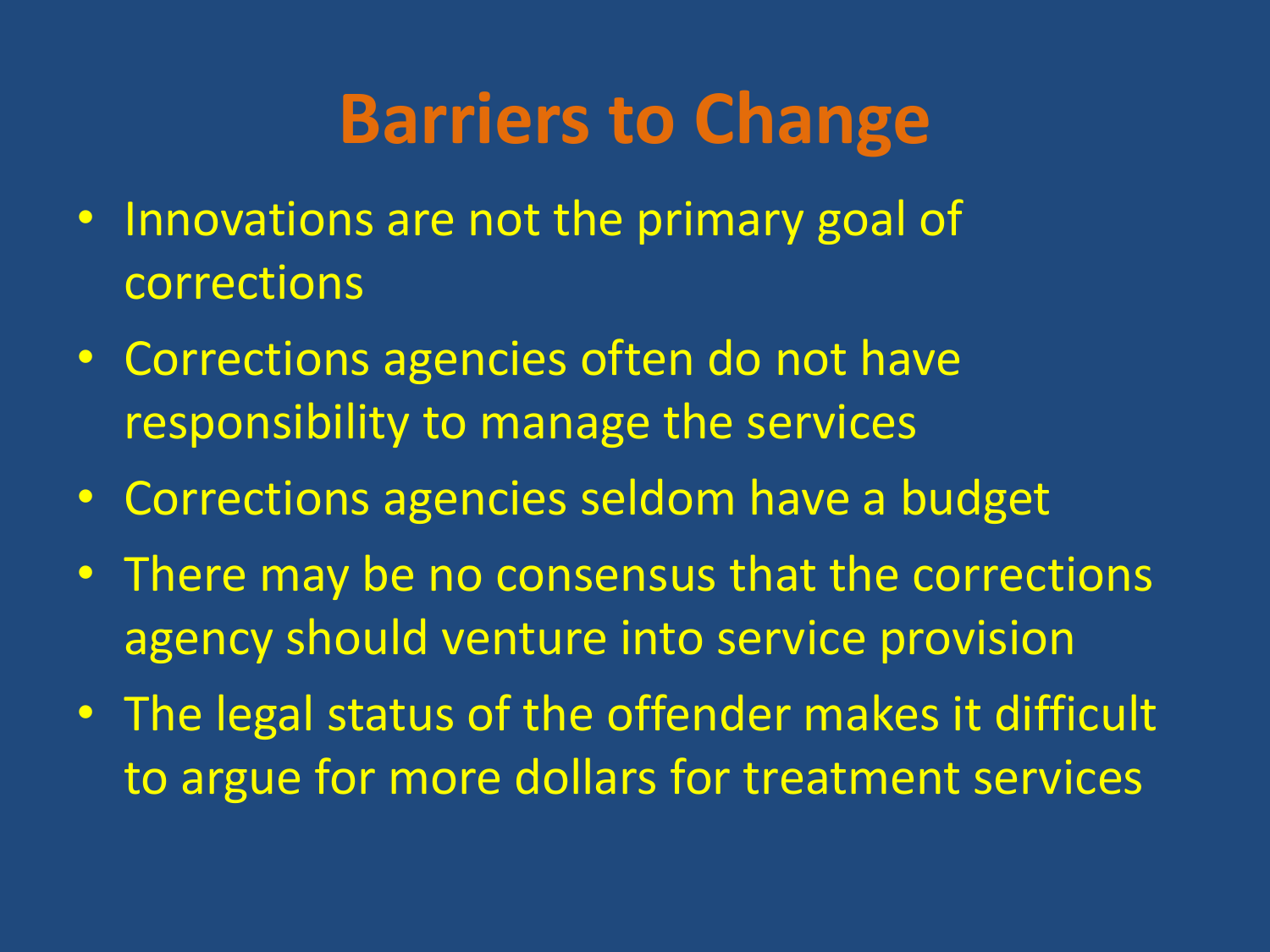# **Barriers to Change 2**

- **Staff skills—lack of infrastructure**
- **Lack of foundation for change**
- **Align new practices into daily staff routines**
- **Implementation should be focused with an eye on sustainability**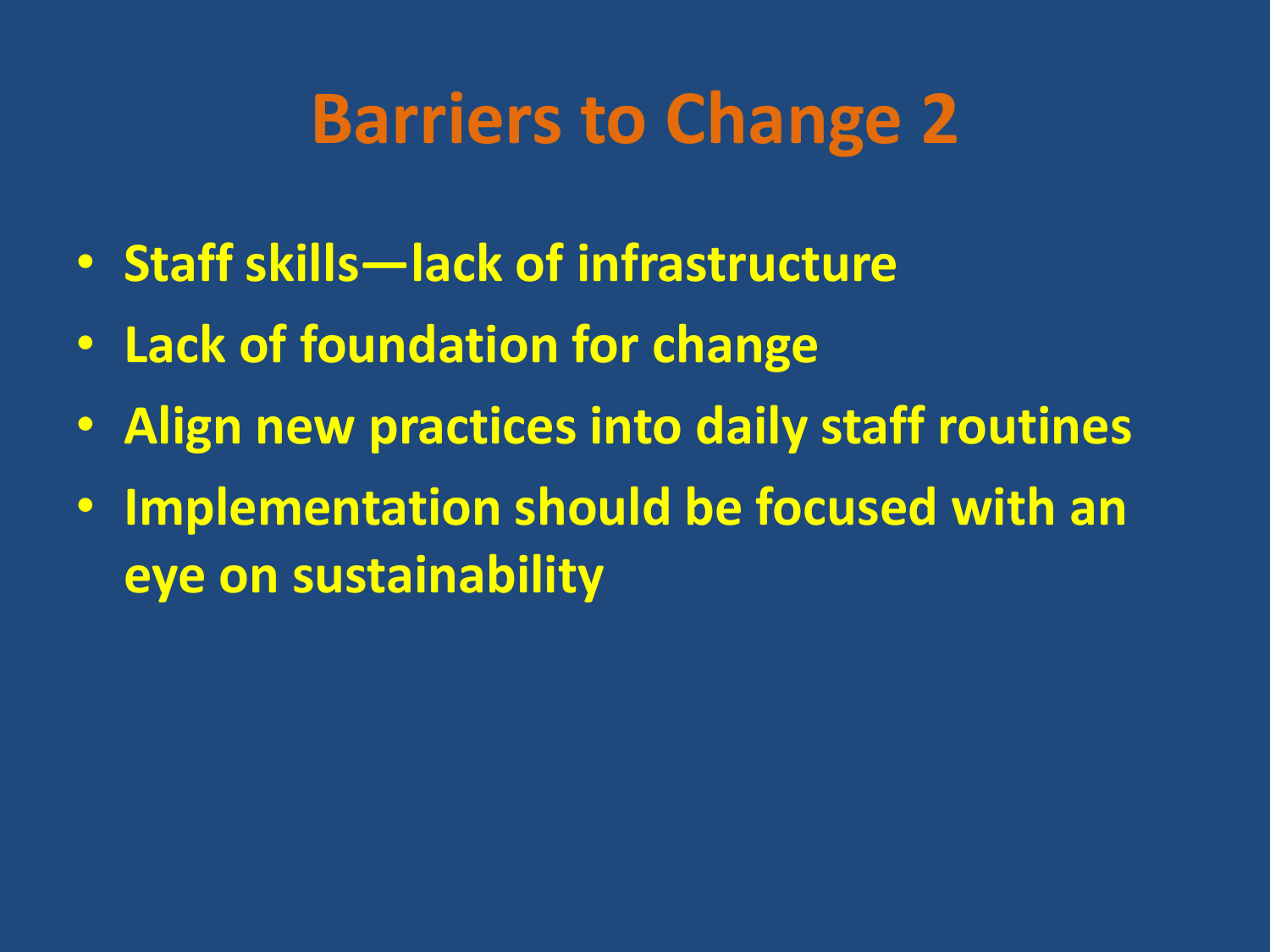## Summary and Conclusions

- 1. Agencies pursue different avenues regarding their adoption of evidence-based practices
- 2. Some focus on a more clinical perspective; others reinforce an offender management (safety) perspective
- 3. Criminal Justice Innovators were more likely than Clinical Innovators to be a community corrections agency
- 4. Clinical Innovators perceived a higher need for training than Criminal Justice Innovators
- 5. Relative to the Non-Innovators:
	- a) Clinical Innovators had higher rehabilitation orientations, saw a greater need for training, and had more internal support for new programming
	- b) Criminal Justice Innovators also had higher rehabilitation orientations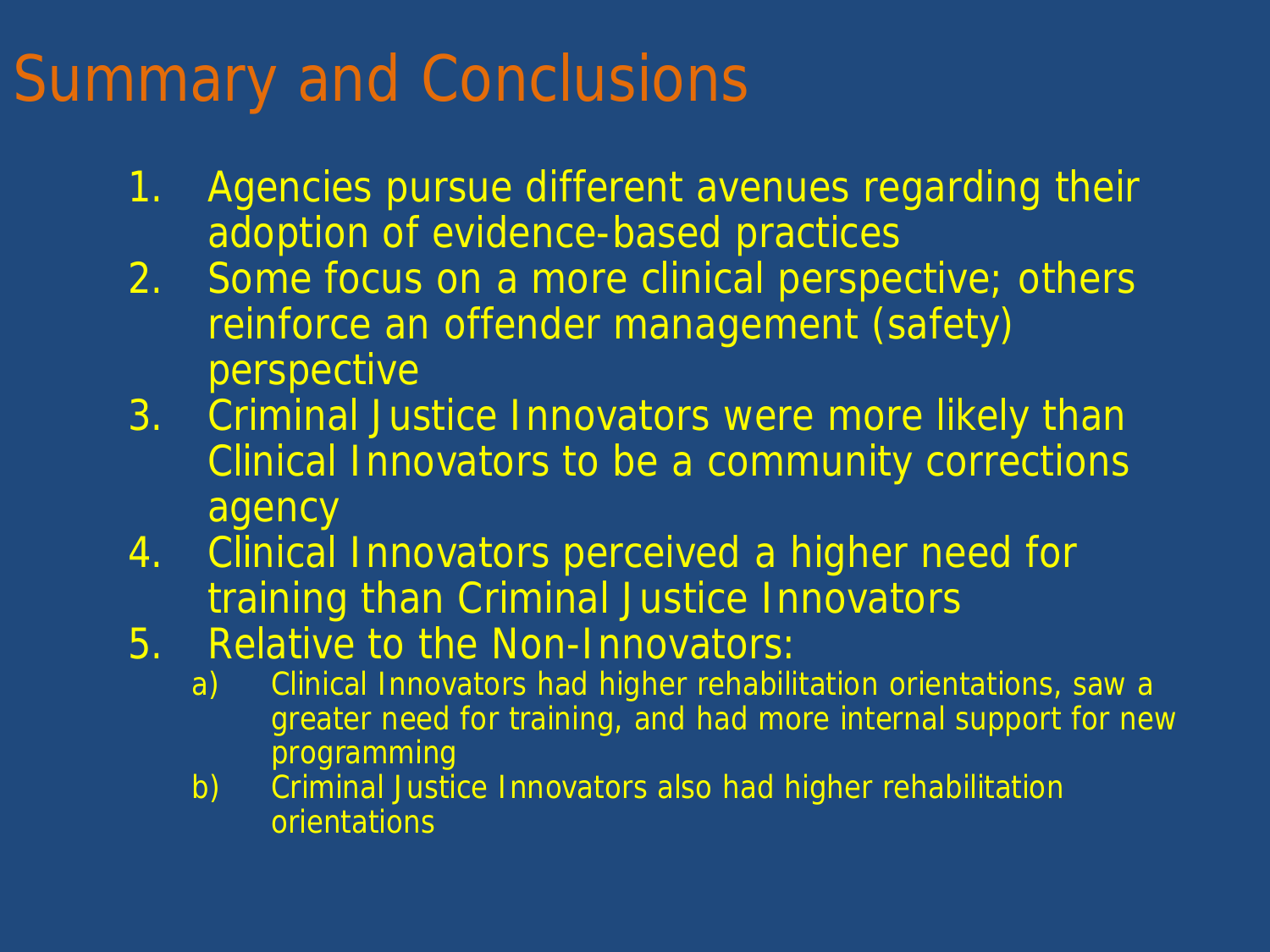## Positive Findings for new Supervision Approach: Maryland's PCS Model

PCS: Use Risk-Needs Tool, Focus on Criminogenic Factors, Address Compliance, and Improve 'Relationship'/ownership to Supervision  $\checkmark$  Reduced Recidivism & Technical Violations

 $\checkmark$  Increased Access to Treatment

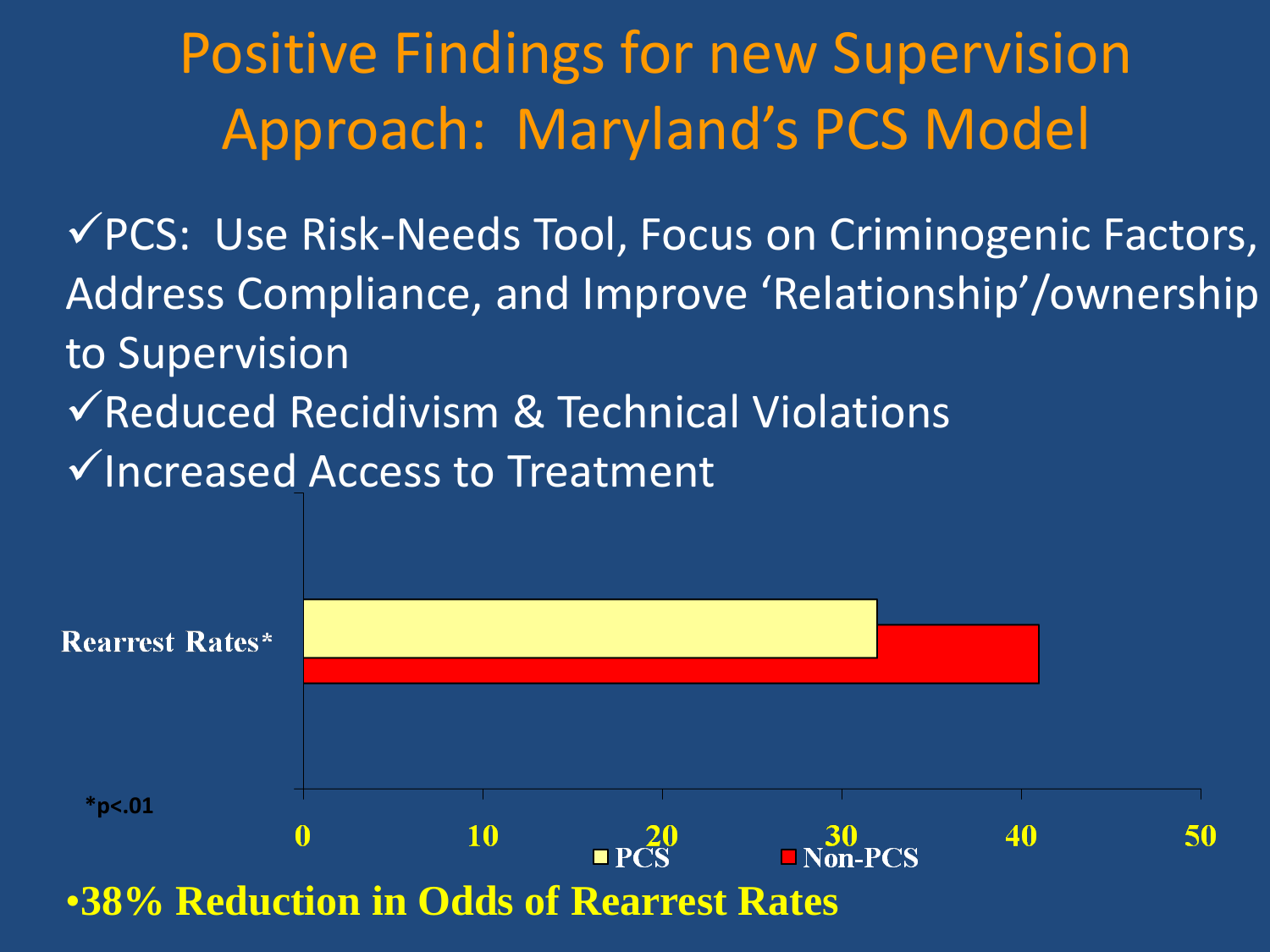### **Advancing Practices, Even in Low Resourced Environments**

- Today Drug Abusing Offenders are Unlikely to Receive Adequate Level of Care, Progress can be made if:
	- Expand the use of standardized risk and need tools to assign to appropriate treatment
	- Convert Drug/Alcohol Education services into more proven effective drug treatment strategies
	- Integrate criminal justice and treatment agencies processes
	- Focus on moderate to high risk offenders
	- Ensure that programs are sufficient duration –6 months
	- Use of medically assisted treatments
- Use External Supports and Partnerships to Alter CJ **Cultures**
- Focus on Probation!
- Emphasize revised role of CJ Personnel—from security to behavioral managers